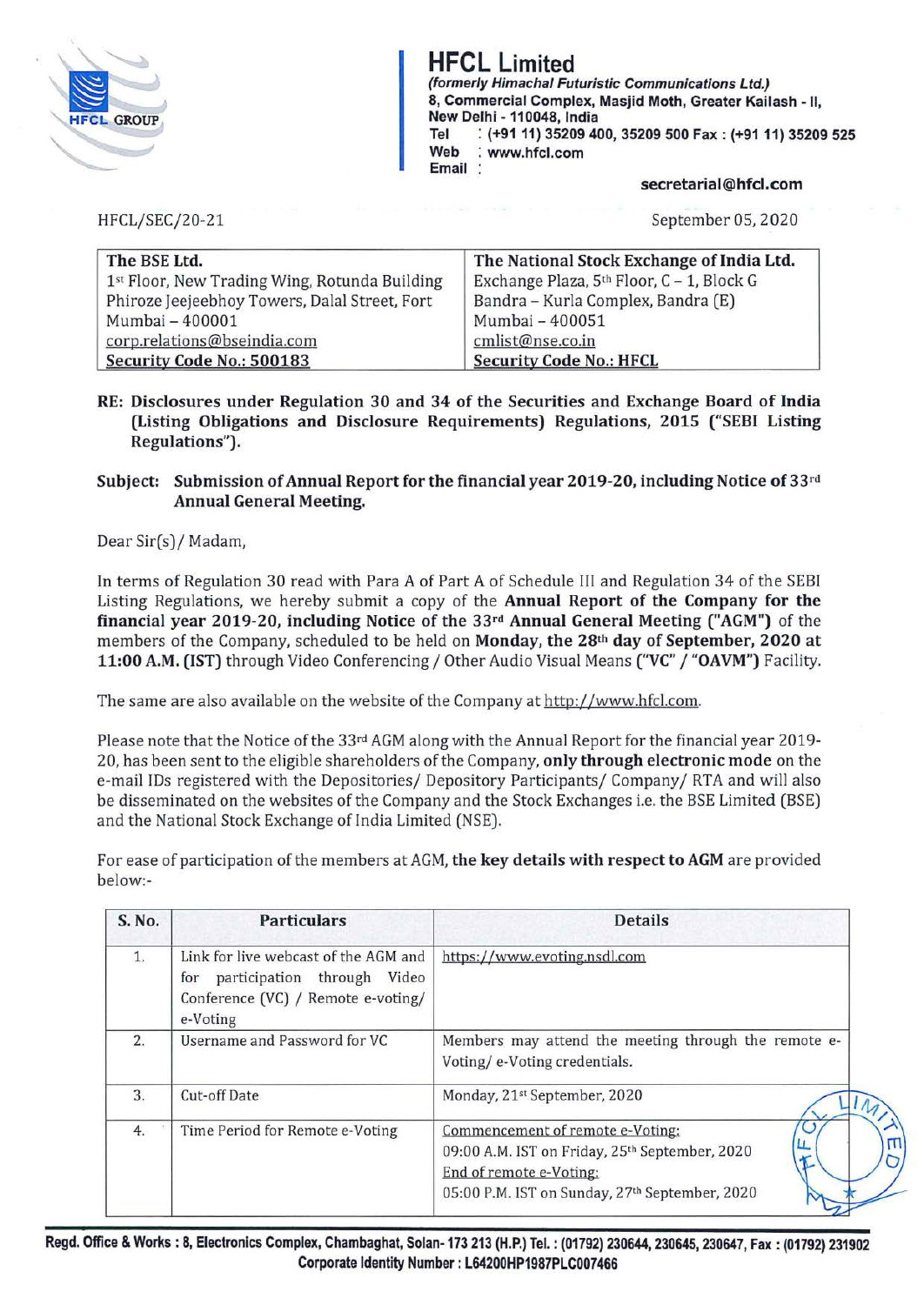# **secretarial@hfcl.com**

| 5.<br><b>Book Closure Period</b>         |                                           | Tuesday, 22 <sup>nd</sup> September, 2020 to              |  |
|------------------------------------------|-------------------------------------------|-----------------------------------------------------------|--|
|                                          |                                           | Monday, 28th September, 2020 (both days inclusive)        |  |
| 6.<br>Process for updating the e-mail id |                                           | Physical Mode - Write to:                                 |  |
|                                          |                                           | Company at secretarial@hfcl.com; and/or                   |  |
|                                          |                                           | RTA at admin@mcsregistrars.com.                           |  |
|                                          |                                           | Demat - Contact your Depository Participant (DP)          |  |
| 7.                                       | details<br>Contact<br>of<br>participation | Ms. Pallavi Mhatre, Manager,                              |  |
|                                          | through VC or remote e-Voting /           | National Securities Depository Limited,                   |  |
|                                          | e-Voting                                  | Trade World, 'A' Wing, 4th Floor, Kamala Mills Compound   |  |
|                                          |                                           | Senapati Bapat Marg, Lower Parel                          |  |
|                                          |                                           | Mumbai - 400 013                                          |  |
|                                          |                                           | Designated email address:                                 |  |
|                                          |                                           | pallavid@nsdl.co.in / evoting@nsdl.co.in                  |  |
|                                          |                                           | Telephone no. +91 22 2499 4545                            |  |
| 8.                                       | Company's Contact details                 | Mr. Manoj Baid                                            |  |
|                                          |                                           | Senior Vice-President (Corporate) & Company Secretary     |  |
|                                          |                                           | 8, Commercial Complex, Masjid Moth, Greater Kailash - II  |  |
|                                          |                                           | New Delhi - 110048                                        |  |
|                                          |                                           | Tel: +91-11-3520 9400                                     |  |
|                                          |                                           | Fax: +91-11-292 26015                                     |  |
|                                          |                                           | Email: secretarial@hfcl.com                               |  |
| 9.                                       | Scrutinizer to scrutinize remote e-       | Mr. Baldev Singh Kashtwal, Practicing Company Secretary   |  |
|                                          | Voting process and e-Voting during        | having Membership No. FCS 3616 and C. P. No. 3169, having |  |
|                                          | the AGM                                   | office at 106, 1st Floor, Madhuban Tower, A-1, VS Block,  |  |
|                                          |                                           | Shakarpur Crossing, Delhi - 110092.                       |  |

*In view of the COVID-19 pandemic, the 33rd AGM of the Company is being held through VC/OAVM on Monday, 28th September, 2020 at 11:00 a.m. (1ST), without the physical presence of the members at a common venue, in compliance of the various directions issued* **by** *the Ministry of Corporate Affairs ('MCA') and the Securities and Exchange Board of India ('SEBIJ.* 

You are requested to take the above information on records and upload the same on your respective websites.

Thanking you.

Yours faithfully, **For HFCL Limited**  Friendship of corporate *Affairs* (*Fickry* and the secarate You are requested to take the above information of respective websites.<br>
Thanking you.<br>
Yours faithfully,<br> **For HFCL Limited** (*Formerly Himachal Futuristic Comm* 

**(Manoj Baid) LL.** . Senior Vice-President (Corporate) & Company Secretary



**Encl:** HFCL Annual Report 2019-20 along with Notice of 33rd AGM.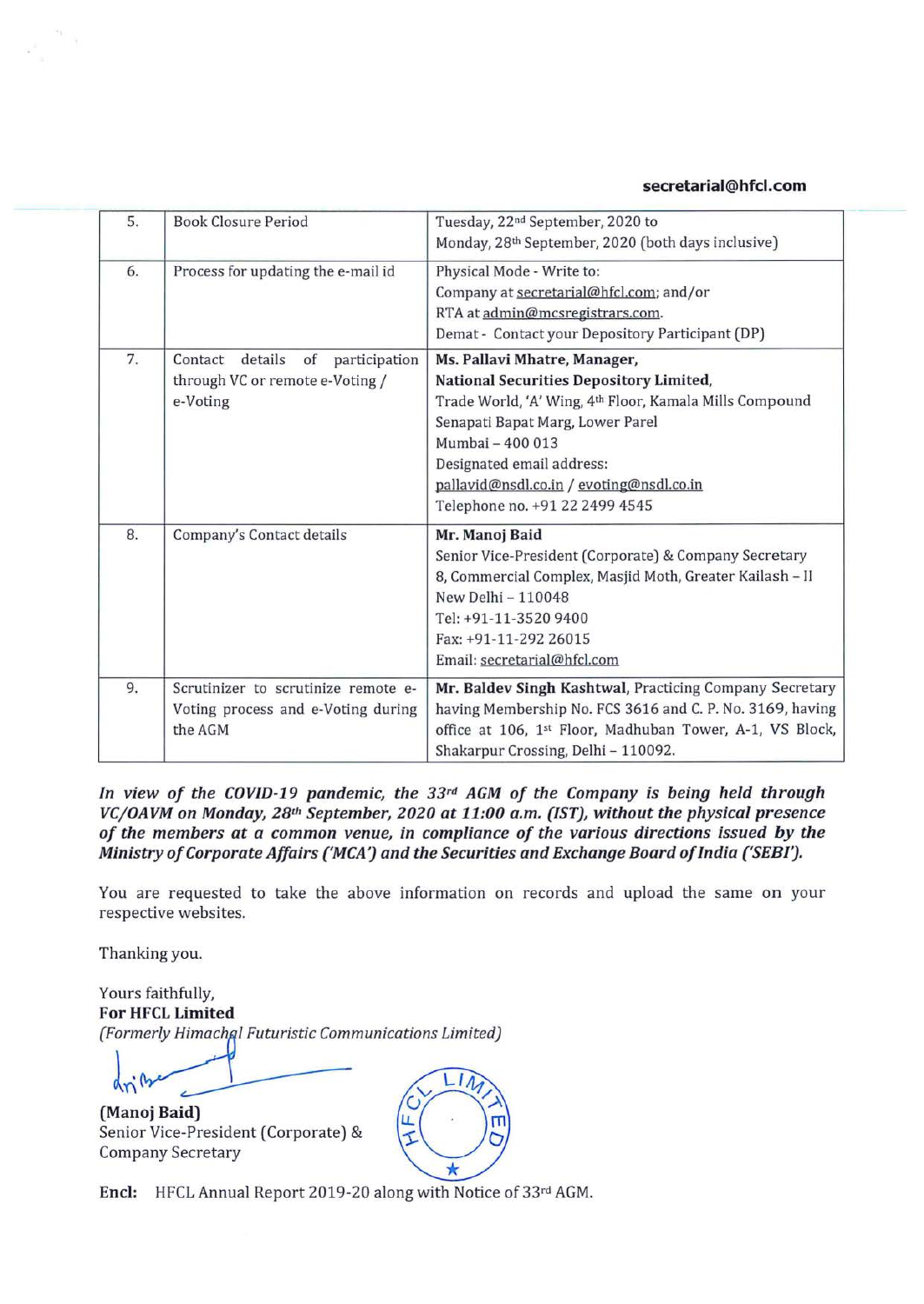# **HFCL LIMITED**

# **(FORMERLY HIMACHAL FUTURISTIC COMMUNICATIONS LIMITED)**

**Registered Office:** 8, Electronics Complex, Chambaghat, Solan-173213 (Himachal Pradesh) Tel: +91-1792-230644; Fax: +91-1792-231902; Website: www.hfcl.com; E-mail: secretarial@hfcl.com (Corporate Identity Number: L64200HP1987PLC007466)

## **NOTICE**

#### **(PURSUANT TO SECTION 101 OF THE COMPANIES ACT, 2013)**

NOTICE is hereby given that the 33rd Annual General Meeting (AGM) of the Members of HFCL Limited (formerly Himachal Futuristic Communications Limited) will be held on Monday, the 28th day of September, 2020 at 11:00 A.M. (IST) through Video Conferencing / Other Audio Visual Means ("VC" / "OAVM") Facility, to transact the following business:

#### **ORDINARY BUSINESS:**

#### **1. Adoption of Financial Statements**

To receive, consider and adopt the Audited Financial Statements of the Company for the financial year ended 31st March, 2020, the reports of the Board of Directors and the Auditors thereon and in this regard, to consider and if thought fit, to pass the following resolution as an **Ordinary Resolution**:

**"RESOLVED THAT** the Audited Financial Statements of the Company for the financial year ended 31st March, 2020, along with the reports of the Board of Directors and the Auditors thereon as laid before this meeting, be and are hereby received, considered and adopted."

### **2. Adoption of Consolidated Financial Statements**

To receive, consider and adopt the Audited Consolidated Financial Statements of the Company for the financial year ended 31st March, 2020 and the report of the Auditors thereon and in this regard, to consider and if thought fit, to pass the following resolution as an **Ordinary Resolution**:

**"RESOLVED THAT** the Audited Consolidated Financial Statements of the Company for the financial year ended 31st March, 2020, along with the report of the Auditors thereon as laid before this meeting, be and are hereby received, considered and adopted."

#### **3. Appointment of Director in place of the retiring Director**

To appoint a Director in place of Mr. Mahendra Pratap Shukla (DIN: 00052977), Director (Non-Executive) and Chairman, who retires by rotation at this Annual General Meeting and being eligible offers himself for re-appointment and in this regard to consider and if thought fit, to pass the following resolution as a **Special Resolution:**

**"RESOLVED THAT** pursuant to Section 152(6) of the Companies Act, 2013 and Regulation 17(1A) of the SEBI (Listing Obligations and Disclosure Requirements) (Amendment) Regulations, 2018, Mr. Mahendra Pratap Shukla (DIN: 00052977), who retires by rotation at this Annual General Meeting and being eligible offers himself for re-appointment, be and is hereby re-appointed as a Director (Non-Executive), liable to retire by rotation, designated as Chairman of the Company."

### **SPECIAL BUSINESS:**

**4. Appointment of Mr. Bharat Pal Singh (DIN: 00739712) as an Independent Director**

To consider and if thought fit, to pass the following resolution as an **Ordinary Resolution**:

**"RESOLVED THAT** pursuant to the provisions of Section 149, 150, 152 and any other applicable provisions read with Schedule IV to the Companies Act, 2013 and the Companies (Appointment and Qualification of Directors) Rules, 2014 ("the Act") and the applicable provisions of the Securities and Exchange Board of India (Listing Obligations and Disclosure Requirements) Regulations, 2015 (including any statutory modification(s) or re-enactment thereof for the time being in force), and on the recommendation of the Nomination, Remuneration and Compensation Committee, Mr. Bharat Pal Singh (DIN: 00739712), who was appointed as an Additional Director (Independent) not liable to retire by rotation by the Board of Directors, pursuant to Section 161(1) of the Act and whose term expires at this Annual General Meeting and in respect of whom, the Company has received a notice in writing under Section 160 of the Act from a member proposing the candidature of Mr. Bharat Pal Singh for the office of Director, be and is hereby appointed as an Independent Director of the Company, whose office shall not be liable to retirement by rotation, to hold office for one term of 3 (Three) consecutive years w.e.f. January 21, 2020 to January 20, 2023.

**RESOLVED FURTHER THAT** the Board of Directors of the Company be and is hereby authorized to do all such acts, deeds, matters and things and take all such steps as may be necessary, proper or expedient to give effect to this resolution."

**Registered Office: By Order of the Board** 8, Electronics Complex Chambaghat Solan-173213 (H.P.) **(Manoj Baid)**

Senior Vice-President (Corporate) & Place: New Delhi Company Secretary Date: August 17, 2020 Membership No: FCS 5834

# **NOTES:**

1. In view of the COVID-19 pandemic, the Ministry of Corporate Affairs ('MCA') has vide its General Circular No. 20/2020 dated May 5, 2020 in relation to 'Clarification on holding of annual general meeting ('AGM') through video conferencing ('VC') or other audio visual means ('OAVM') read with General Circular No. 14/2020 dated April 8, 2020 and General Circular No. 17/2020 dated April 13, 2020 in relation to 'Clarification on passing of ordinary and special resolutions by companies under the Companies Act, 2013 and the rules made thereunder on account of the threat posed by Covid-19' (collectively referred to as **'MCA Circulars'**) and the Securities and Exchange Board of India ('SEBI') vide its circular No. SEBI/HO/CFD/ CMD1/CIR/P/2020/79 dated May 12, 2020 in relation to 'Additional relaxation in relation to compliance with certain provisions of SEBI (Listing Obligations and Disclosure Requirements) Regulations, 2015 – **('SEBI Circular')** permitted the holding of the Annual General Meeting ('**AGM'/'the Meeting'**) through VC/OAVM, without the physical presence of the members at a common venue. In compliance with the provisions of the Companies Act, 2013 (**the 'Act'**), the SEBI (Listing Obligations and Disclosure Requirements) Regulations, 2015 ('SEBI Listing Regulations') MCA Circulars and SEBI Circular, **the 33rd AGM of the Company is being held through VC/OAVM on Monday, 28th September, 2020 at 11:00 a.m. (IST)**. The deemed venue for the AGM will be the place from where the Chairman of the Meeting conducts the AGM.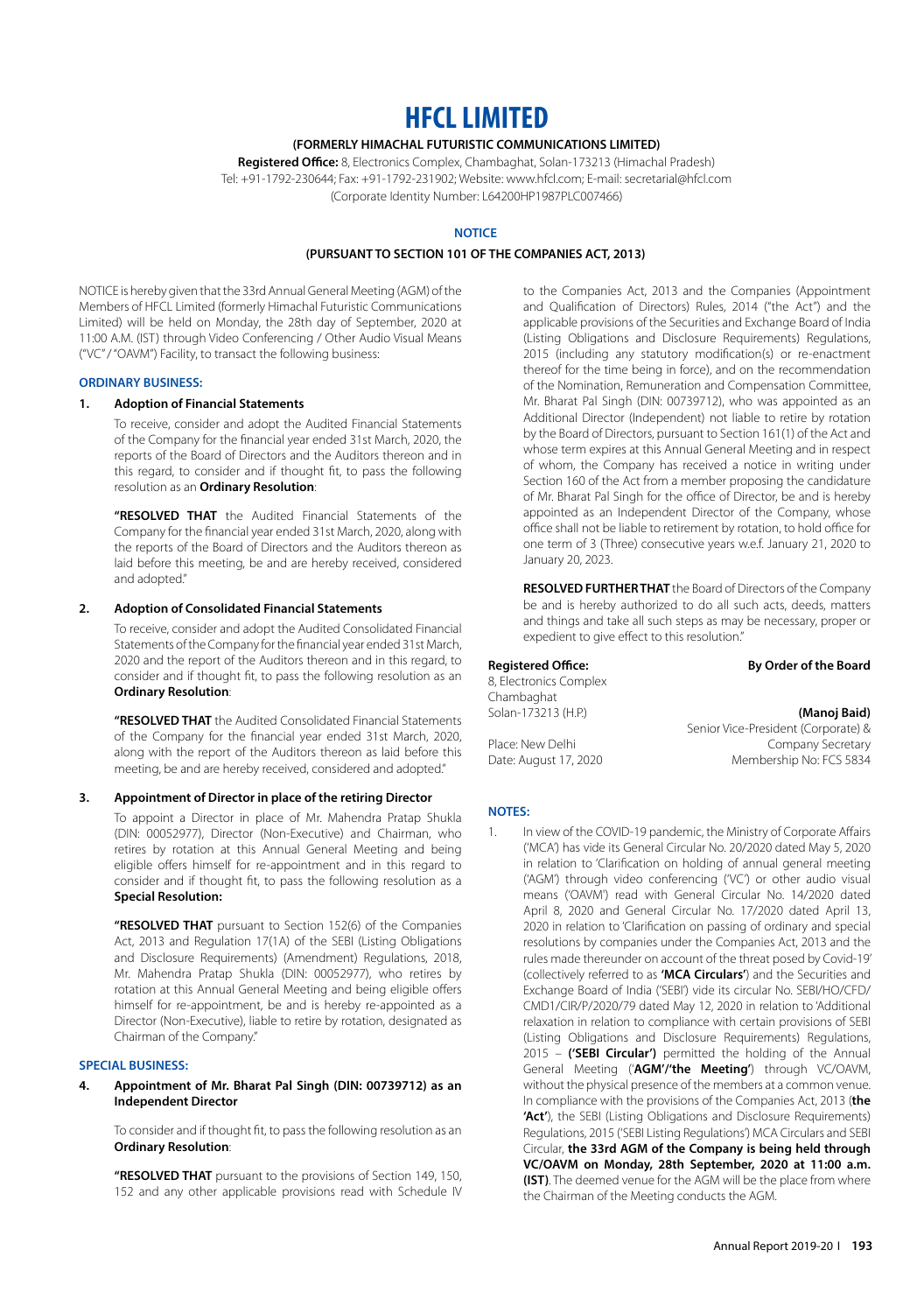- 2. Pursuant to the provisions of Section 108 of the Companies Act, 2013 read with Rule 20 of the Companies (Management and Administration) Rules, 2014 (as amended), MCA Circulars and SEBI Circular, the Company is providing facility of remote e-voting to its Members in respect of the business to be transacted at the AGM. For this purpose, the Company has entered into an agreement with National Securities Depository Limited (NSDL) for facilitating voting through electronic means, as the authorized agency. The facility of casting votes by a member using remote e-Voting system as well e-Voting on the date of the AGM will be provided by NSDL.
- 3. As per the provisions of Clause 3.A.II of the General Circular No. 20/2020 dated May 5, 2020, issued by the MCA, the matter of Special Business as appearing at item no. 4 of the accompanying Notice, is considered to be unavoidable by the Board and hence, forms part of this Notice.
- 4. The relative Statement pursuant to Section 102 of the Act in respect of the business under item nos. 3 & 4 set out above and the relevant details of the Directors seeking reappointment/ appointment at this AGM in respect of business under item no. 3 & 4 required under Regulations 26(4) and 36(3) of the SEBI Listing Regulations and Secretarial Standard on General Meetings issued by The Institute of Company Secretaries of India ('Secretarial Standard') are annexed hereto.
- **5. PURSUANT TO THE PROVISIONS OF THE ACT, A MEMBER ENTITLED TO ATTEND AND VOTE AT THE AGM IS ENTITLED TO APPOINT A PROXY TO ATTEND AND VOTE ON HIS/HER BEHALF AND THE PROXY NEED NOT BE A MEMBER OF THE COMPANY. SINCE THIS AGM IS BEING HELD PURSUANT TO THE MCA CIRCULARS AND THE SEBI CIRCULAR THROUGH VC/OAVM, THE REQUIREMENT OF PHYSICAL ATTENDANCE OF MEMBERS HAS BEEN DISPENSED WITH. ACCORDINGLY, IN TERMS OF THE MCA CIRCULARS AND THE SEBI CIRCULAR, THE FACILITY FOR APPOINTMENT OF PROXIES BY THE MEMBERS WILL NOT BE AVAILABLE FOR THIS AGM AND HENCE THE PROXY FORM, ATTENDANCE SLIP AND ROUTE MAP OF AGM ARE NOT ANNEXED TO THIS NOTICE.**
- 6. Institutional Investors, who are members of the Company, are encouraged to attend and vote at the 33rd AGM through VC/ OAVM facility. Corporate members intending to appoint their authorized representatives pursuant to Sections 112 and 113 of the Act, as the case maybe, to attend the AGM through VC/ OAVM or to vote through remote e-Voting are requested to send a certified copy of the Board Resolution to the Scrutinizer by e-mail at **scrutinizer@hfcl.com** with a copy marked to **evoting@nsdl.co.in** and the Company at **secretarial@hfcl.com**.
- 7. Only registered members of the Company may attend and vote at the AGM through VC/OAVM facility. In case of joint holders, the member whose name appears as the first holder in the order of names as per the Register of Members of the Company will be entitled to vote at the AGM.
- 8. Members attending the AGM through VC/OAVM shall be counted for the purpose of reckoning the quorum under Section 103 of the Act.
- 9. The members can join the AGM in the VC/OAVM mode 15 minutes before and 15 minutes after the scheduled time of the commencement of the Meeting by following the procedure mentioned in the Notice. Members will be able to view the proceedings on e-voting website of National Securities Depository Limited ('NSDL') at www.evoting.nsdl.com. The facility of participation at the AGM through VC/OAVM will be made available to at least 1,000 members on a first come first served basis as per the MCA Circulars. This will not include large Shareholders (Shareholders holding 2% or more shareholding), Promoters,

Institutional Investors, Directors, Key Managerial Personnel, the Chairpersons of the Audit Committee, Nomination, Remuneration and Compensation Committee and Stakeholders' Relationship Committee, Auditors etc. who are allowed to attend the AGM without restriction on account of first come first served basis.

- 10. **ELECTRONIC DISPATCH OF NOTICE AND ANNUAL REPORT**: In line with the General Circular No. 20/2020 dated May 5, 2020, issued by the MCA and the SEBI Circular, Notice of the AGM along with the Annual Report 2019-20 is being sent only through electronic mode to those members whose email addresses are registered with the Company/Depositories. The Notice of AGM and Annual Report 2019-20 are available on the Company's website viz. www.hfcl.com and may also be accessed from the relevant section of the websites of the Stock Exchanges i.e. the BSE Limited and the National Stock Exchange of India Limited at www.bseindia.com and www.nseindia.com respectively. The AGM Notice is also on the website of NSDL at www.evoting.nsdl.com.
- 11. Electronic copies of all the documents referred to in the accompanying Notice of the AGM and the Statement shall be made available for inspection. During the 33rd AGM, members may access the scanned copy of Register of Directors and Key Managerial Personnel and their shareholding maintained under Section 170 of the Act; the Register of Contracts and Arrangements in which Directors are interested maintained under Section 189 of the Act; the certificate from the Statutory Auditors of the Company stating that the Company has implemented the "Himachal Futuristic Communications Limited Employees' Long Term Incentive Plan–2017" ("HFCL Plan 2017") in accordance with the Securities and Exchange Board of India (Share Based Employee Benefits) Regulations, 2014 and the special resolution passed by the members of the Company approving HFCL Plan 2017 in their 30th Annual General Meeting held on 25th September, 2017. Members desiring inspection of statutory registers and other relevant documents may send their request in writing to the Company at **secretarial@hfcl.com**.
- 12. **SCRUTINIZER FOR E-VOTING:** Mr. Baldev Singh Kashtwal, Company Secretary in whole-time-practice having Membership No. FCS 3616 and C .P. No. 3169 has been appointed as the Scrutinizer to scrutinize the e-Voting process in a fair and transparent manner.
- 13. **BOOK CLOSURE:** The Register of Members and Transfer Books of the Company will be closed from **Tuesday, 22nd September, 2020 to Monday, 28th September, 2020** (both days inclusive) for the purpose of AGM.

The voting rights of members shall be in proportion to their shares of the paid-up equity share capital of the Company as on the cutoff date on **Monday, 21st September, 2020**. Any person, who acquires shares of the Company and become member of the Company after dispatch of the notice and holding shares as of the cut-off date i.e. **Monday, 21st September, 2020**, may obtain the login ID and password by sending a request at **evoting@nsdl.co.in** or the Company at **secretarial@hfcl.com** and/or RTA at **admin@mcsregistrars.com**.

- 14. Members desiring any information with regard to Annual Accounts/ Annual Report are requested to submit their queries addressed to the Company Secretary at **secretarial@hfcl.com** at least 10 (ten) days in advance of the Meeting so that the information called for can be made available to the concerned shareholder(s).
- 15. The requirement to place the matter relating to appointment of Auditors for ratification by members at every Annual General Meeting is done away with vide notification dated 7th May, 2018 issued by the Ministry of Corporate Affairs, New Delhi. Accordingly, no resolution is proposed for ratification of appointment of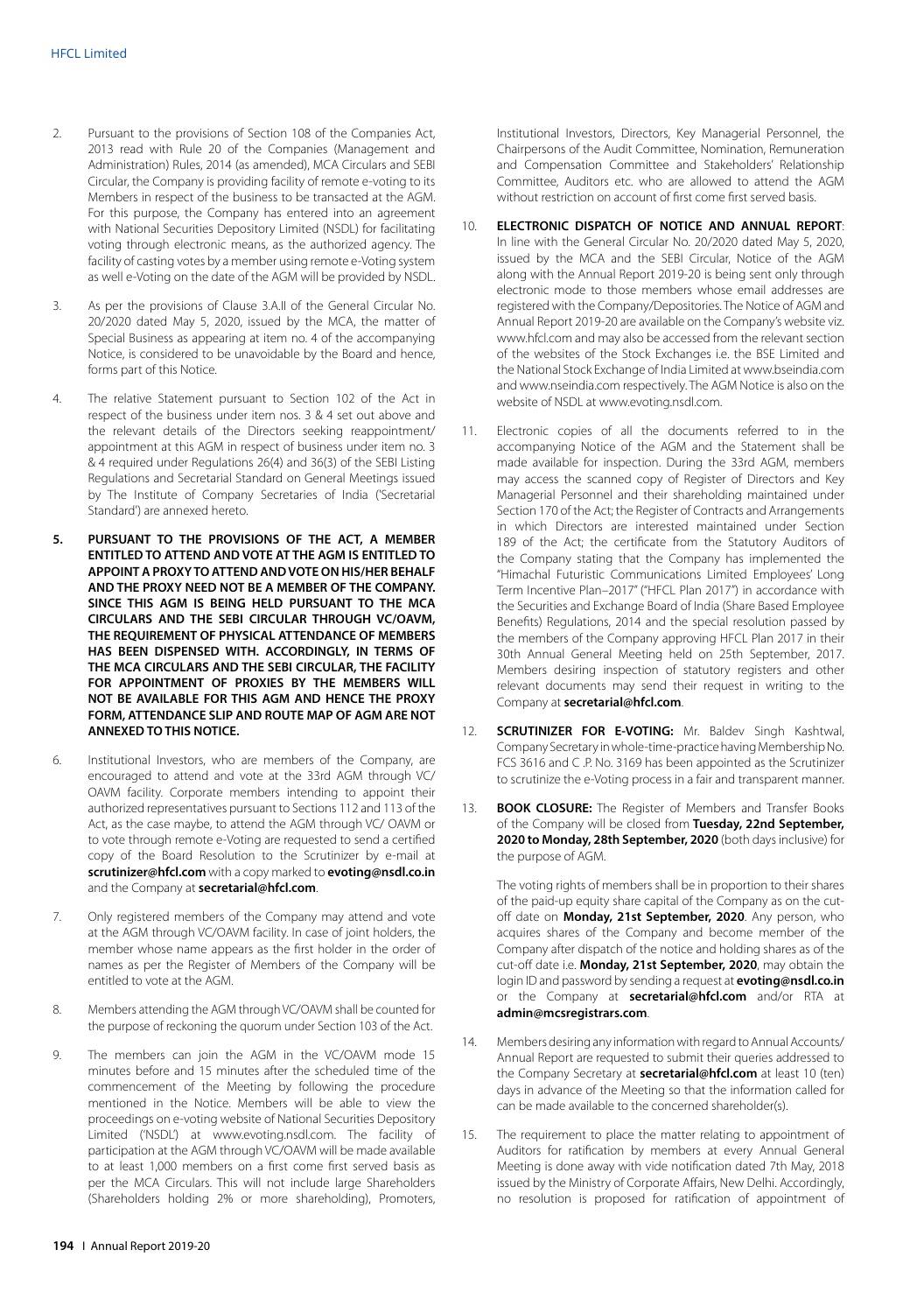Auditors, who were appointed in the Annual General Meeting held on 25th September, 2017.

- 16. **NOMINATION:** As per the provisions of Section 72 of the Act, the facility for making nomination is available for the members in respect of the shares held by them. Members who have not yet registered their nomination are requested to register the same by submitting Form No. SH-13. Members are requested to submit the said details to their Depository Participants in case the shares are held by them in electronic form and to the Company's Registrar and Transfer Agent ('RTA') in case the shares are held by them in physical form, quoting your folio number.
- 17. Members holding shares in physical form, in identical order of names, in more than one folio are requested to send to the Company's RTA, the details of such folios together with the share certificates for consolidating their holdings in one folio. A consolidated share certificate will be issued to such members after making requisite changes.
- 18. To prevent fraudulent transactions, members are advised to exercise due diligence and notify the Company of any change in address or demise of any member as soon as possible. Members are also advised to not leave their demat account(s) dormant for long. Periodic statement of holdings should be obtained from the concerned Depository Participant and holdings should be verified from time to time.
- 19. Non-Resident Indian members are requested to inform the Company's RTA immediately of:
	- a) Change in their residential status on return to India for permanent settlement.
	- b) Particulars of their bank account maintained in India with complete name, branch, account type, account number and address of the bank with pincode number, if not furnished earlier.
- 20. Members holding shares in dematerialised mode are requested to intimate all changes pertaining to their bank details/NECS/ mandates, nominations, power of attorney, change of address/ name, Permanent Account Number ('PAN') details, etc. to their Depository Participant only and not to the Company's RTA. Changes intimated to the Depository Participant will then be automatically reflected in the Company's records which will help the Company and its RTA provide efficient and better service to the members.

In case of members holding shares in physical form, such information is required to be provided to the Company's RTA in physical mode, after restoring normalcy or in electronic mode at **admin@mcsregistrars.com**, as per instructions mentioned in the form.

- **21. SEBI HAS MANDATED SUBMISSION OF PAN BY EVERY PARTICIPANT IN THE SECURITIES MARKET. MEMBERS HOLDING SHARES IN ELECTRONIC FORM ARE, THEREFORE, REQUESTED TO SUBMIT THEIR PAN DETAILS TO THEIR DEPOSITORY PARTICIPANTS. MEMBERS HOLDING SHARES IN PHYSICAL FORM ARE REQUESTED TO SUBMIT THEIR PAN DETAILS TO THE COMPANY 'S RTA.**
- **22. TRANSFER OF SHARES PERMITTED IN DEMAT FORM ONLY:** As per Regulation 40 of the SEBI Listing Regulations, as amended, transfer of securities would be carried out in dematerialised form only with effect from April 1, 2019, except in case of transmission or transposition of securities. However, members can continue to hold shares in physical form. In view of the same and to eliminate all risks associated with physical shares and for ease of portfolio management, members

holding shares in physical form are requested to consider converting their holdings to dematerialized form. Members can contact the Company's RTA for assistance in this regard.

- 23. To support the 'Green Initiative', members who have not yet registered their email addresses are requested to register the same with their DPs in case the shares are held by them in electronic form and with the Company's RTA in case the shares are held by them in physical form. All such members are requested to kindly get their e-mail addresses updated immediately which will not only save your Company's money incurred on the postage but also contribute a lot to save the environment of this Planet.
- 24. The Company has made special arrangement with the RTA and NSDL for registration of e-mail addresses in terms of the MCA Circulars for members who wish to receive the Annual Report along with the AGM Notice electronically and to cast the vote electronically. Eligible members whose e-mail addresses are not registered with the Company/ DPs are required to provide the same to RTA, pursuant to which, any member may receive on the e-mail address provided by the member the Notice of this AGM along with the Annual Report 2019-20 and the procedure for remote e-Voting along with the login ID and password for remote e-Voting.
- 25. **UNCLAIMED DIVIDEND / IEPF:** Members are requested to note that, dividends, if not encashed for a consecutive period of 7 years from the date of transfer to Unpaid Dividend Account of the Company, are liable to be transferred to the Investor Education and Protection Fund ('IEPF'). The shares in respect of such unclaimed dividends are also liable to be transferred to the demat account of the IEPF Authority. In view of this, members are requested to claim their dividends from the Company, within the stipulated timeline.

Pursuant to the provisions of Investor Education and Protection Fund Authority (Accounting, Audit, Transfer and Refund) Rules, 2016 ("IEPF Rules") as amended, the Company has uploaded the details of unpaid and unclaimed dividend amounts, pertaining to FY18 and FY19, lying with the Company, on the website of the Company at https://www.hfcl.com and also on the website of the MCA at http://www.iepf.gov.in.

The following table provides a list of years for which unclaimed dividends and their corresponding shares would become eligible to be transferred to the IEPF on the dates mentioned below:

| Year    | <b>Financial Dividend per</b><br>Share $(₹)$ | Date of<br>declaration for transfer | Due date | Amount (₹)<br>(Unpaid as<br>on March 31,<br>2020) |
|---------|----------------------------------------------|-------------------------------------|----------|---------------------------------------------------|
| 2017-18 | 0.06                                         | September December<br>29, 2018      | 04, 2025 | 10.39.714.80                                      |
| 2018-19 | 0.10                                         | September December<br>28, 2019      | 03, 2026 | 16,48,237.00                                      |

# **THE INSTRUCTIONS FOR MEMBERS FOR REMOTE E-VOTING ARE AS UNDER:-**

#### **The remote e-Voting period begins on Friday, 25th September, 2020 at 09:00 A.M. and ends on Sunday, 27th September, 2020 at 05:00 P.M. The remote e-Voting module shall be disabled by NSDL for voting thereafter.**

#### **How do I vote electronically using NSDL e-Voting system?**

The way to vote electronically on NSDL e-Voting system consists of "Two Steps" which are mentioned below:

Step 1: Log-in to NSDL e-Voting system at https://www.evoting. nsdl.com.

Step 2: Cast your vote electronically on NSDL e-Voting system.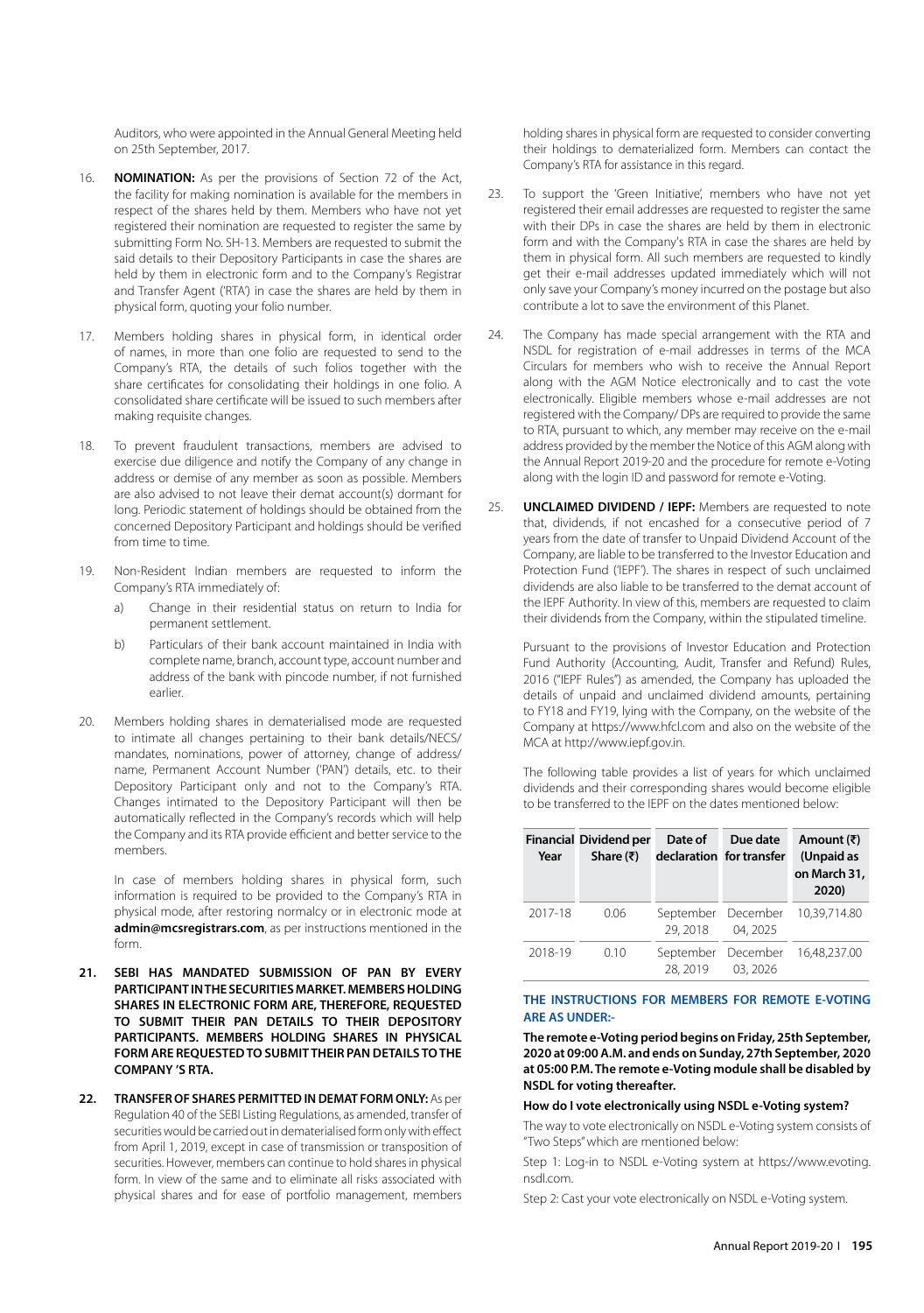#### **Details on Step 1 is mentioned below:**

| How to Log-in to NSDL e-Voting website? |                                                                                                                                                                                                                                                                                                                    |                                                                |                                                                                                                                                                 |  |  |
|-----------------------------------------|--------------------------------------------------------------------------------------------------------------------------------------------------------------------------------------------------------------------------------------------------------------------------------------------------------------------|----------------------------------------------------------------|-----------------------------------------------------------------------------------------------------------------------------------------------------------------|--|--|
| 1.                                      | Visit the e-Voting website of NSDL. Open web browser by typing the following URL: https://www.evoting.nsdl.com either on a personal<br>computer or on a mobile.                                                                                                                                                    |                                                                |                                                                                                                                                                 |  |  |
| 2.                                      | Once the home page of e-Voting system is launched, click on the icon "Login" which is available under 'Shareholders' section.                                                                                                                                                                                      |                                                                |                                                                                                                                                                 |  |  |
| 3.                                      | A new screen will open. You will have to enter your User ID, your Password and a Verification Code as shown on the screen.                                                                                                                                                                                         |                                                                |                                                                                                                                                                 |  |  |
|                                         | Alternatively, if you are registered for NSDL eservices i.e. IDEAS, you can log-in at https://eservices.nsdl.com/ with your existing IDEAS<br>login. Once you log-in to NSDL eservices after using your log-in credentials, click on e-Voting and you can proceed to Step 2 i.e. Cast your<br>vote electronically. |                                                                |                                                                                                                                                                 |  |  |
| 4.                                      |                                                                                                                                                                                                                                                                                                                    | Your User ID details are given below:                          |                                                                                                                                                                 |  |  |
|                                         |                                                                                                                                                                                                                                                                                                                    | Manner of holding shares i.e. Demat (NSDL or CDSL) or Physical | Your User ID is:                                                                                                                                                |  |  |
|                                         | a)                                                                                                                                                                                                                                                                                                                 | For Members who hold shares in demat account with NSDL.        | 8 Character DP ID followed by 8 Digit Client ID<br>For example if your DP ID is IN300*** and Client ID is 12****** then<br>your user ID is IN300***12******.    |  |  |
|                                         | b)                                                                                                                                                                                                                                                                                                                 | For Members who hold shares in demat account with CDSL.        | 16 Digit Beneficiary ID<br>For example if your Beneficiary ID is 12************** then your user<br>$ID$ is $12***************$                                 |  |  |
|                                         | $\mathsf{C}$                                                                                                                                                                                                                                                                                                       | For Members holding shares in Physical Form.                   | EVEN Number followed by Folio Number registered with the<br>company<br>For example if folio number is 001*** and EVEN is 101456 then user<br>ID is 101456001*** |  |  |

# 5. Your password details are given below:

a) If you are already registered for e-Voting, then you can user your existing password to login and cast your vote.

- b) If you are using NSDL e-Voting system for the first time, you will need to retrieve the 'initial password' which was communicated to you. Once you retrieve your 'initial password', you need to enter the 'initial password' and the system will force you to change your password.
- c) How to retrieve your **'initial password'**?
	- (i) If your email ID is registered in your demat account or with the company, your 'initial password' is communicated to you on your email ID. Trace the email sent to you from NSDL from your mailbox. Open the email and open the attachment i.e. a .pdf file. Open the .pdf file. The password to open the .pdf file is your 8 digit client ID for NSDL account, last 8 digits of client ID for CDSL account or folio number for shares held in physical form. The .pdf file contains your 'User ID' and your 'initial password'.
	- (ii) If your email ID is not registered, please follow steps mentioned below in process for those shareholders whose email ids are not registered
- 6. If you are unable to retrieve or have not received the "Initial Password" or have forgotten your password:
	- a) Click on **"Forgot User Details/Password?"** (If you are holding shares in your demat account with NSDL or CDSL) option available on www.evoting.nsdl.com.
	- b) **"Physical User Reset Password?"** (If you are holding shares in physical mode) option available on www.evoting.nsdl.com.
	- c) If you are still unable to get the password by aforesaid two options, you can send a request at **evoting@nsdl.co.in** mentioning your demat account number/folio number, your PAN, your name and your registered address.
	- d) Members can also use the OTP (One Time Password) based login for casting the votes on the e-Voting system of NSDL.
- 7. After entering your password, tick on Agree to "Terms and Conditions" by selecting on the check box.
- 8. Now, you will have to click on "Login" button.
- 9. After you click on the "Login" button, Home page of e-Voting will open.

## **Details on Step 2 is given below:**

How to cast your vote electronically on NSDL e-Voting system?

- 1. After successful login at Step 1, you will be able to see the Home page of e-Voting. Click on e-Voting. Then, click on Active Voting Cycles.
- 2. After click on Active Voting Cycles, you will be able to see all the companies "EVEN" in which you are holding shares and whose voting cycle is in active status.
- 3. Select "EVEN" of the company for which you wish to cast your vote.
- 4. Now you are ready for e-Voting as the Voting page opens.
- 5. Cast your vote by selecting appropriate options i.e. assent or dissent, verify/modify the number of shares for which you wish to cast your vote and click on "Submit" and also "Confirm" when prompted.
- 6. Upon confirmation, the message "Vote cast successfully" will be displayed.
- 7. You can also take the printout of the votes cast by you by clicking on the print option on the confirmation page.
- 8. Once you confirm your vote on the resolution, you will not be allowed to modify your vote.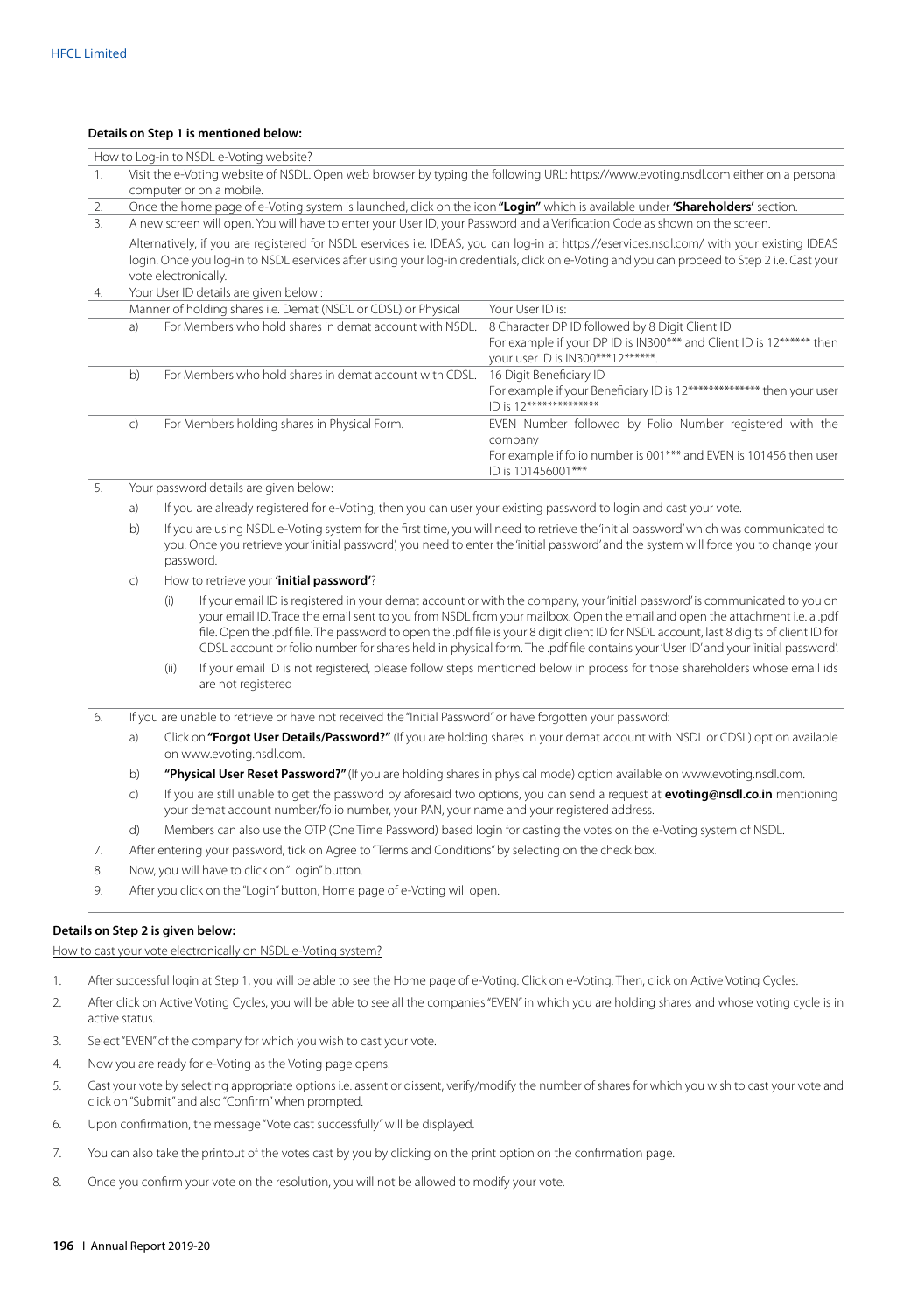#### **General Guidelines for Shareholders:**

- 1. Institutional shareholders (i.e. other than individuals, HUF, NRI etc.) are required to send scanned copy (PDF/JPG Format) of the relevant Board Resolution/ Authority letter etc. to the Scrutinizer by e-mail to **scrutinizer@hfcl.com** with a copy marked to **evoting@nsdl.co.in.**
- 2. It is strongly recommended not to share your password with any other person and take utmost care to keep your password confidential. Login to the e-voting website will be disabled upon five unsuccessful attempts to key in the correct password. In such an event, you will need to go through the "Forgot User Details/ Password?" or "Physical User Reset Password?" option available on www.evoting.nsdl.com to reset the password.
- 3. In case of any queries, you may refer the Frequently Asked Questions (FAQs) for Shareholders and e-voting user manual for Shareholders available at the download section of www.evoting.nsdl.com or call on toll free no.: 1800-222-990 or send a request to **Ms. Pallavi Mahtre**, Manager at **evoting@nsdl.co.in**.

# **Process for those shareholders whose email ids are not registered with the depositories for procuring user id and password and registration of e mail ids for e-voting for the resolutions set out in this Notice:**

- 1. In case shares are held in physical mode please provide Folio No., Name of Shareholder, scanned copy of the share certificate (front and back), PAN (self-attested scanned copy of PAN card), AADHAAR (selfattested scanned copy of Aadhaar Card) by email to **secretarial@ hfcl.com**.
- 2. In case shares are held in demat mode, please provide DPID-CLID (16 digit DPID + CLID or 16 digit beneficiary ID), Name, client master or copy of Consolidated Account statement, PAN (self-attested scanned copy of PAN card), AADHAAR (self-attested scanned copy of Aadhaar Card) to **secretarial@hfcl.com**.

# **THE INSTRUCTIONS FOR MEMBERS FOR e-VOTING ON THE DAY OF THE AGM ARE AS UNDER:-**

- 1. The procedure for e-Voting on the day of the AGM is same as the instructions mentioned above for remote e-Voting.
- 2. Only those Members/ shareholders, who will be present in the AGM through VC/OAVM facility and have not cast their vote on the Resolutions through remote e-Voting and are otherwise not barred from doing so, shall be eligible to vote through e-Voting system in the AGM.
- 3. Members who have voted through Remote e-Voting will be eligible to attend the AGM. However, they will not be eligible to vote at the AGM.
- 4. **Ms. Pallavi Mahtre**, Manager may be contacted for any grievances connected with the facility for e-Voting on the day of the AGM at **evoting@nsdl.co.in**.

#### **INSTRUCTIONS FOR MEMBERS FOR ATTENDING THE AGM THROUGH VC/OAVM ARE AS UNDER:**

1. Members will be provided with a facility to attend the AGM through VC/OAVM through the NSDL e-Voting system. Members may access the same at https://www.evoting.nsdl.com under shareholders/ members login by using the remote e-voting credentials.

The link for VC/OAVM will be available in shareholder/members login where the EVEN of Company will be displayed. Please note that the members who do not have the User ID and Password for e-Voting or have forgotten the User ID and Password may retrieve the same by following the remote e-Voting instructions mentioned in the notice to avoid last minute rush.

Further, Members can also use the OTP based login for logging into the e-Voting system of NSDL.

- 2. Members are encouraged to join the Meeting through Laptops for better experience.
- 3. Further, Members will be required to allow Camera and use Internet with a good speed to avoid any disturbance during the meeting.
- 4. Please note that Participants Connecting from Mobile Devices or Tablets or through Laptop connecting via Mobile Hotspot may experience Audio/Video loss due to Fluctuation in their respective network. It is therefore recommended to use Stable Wi-Fi or LAN Connection to mitigate any kind of aforesaid glitches.
- 5. Those shareholders who have registered themselves as a speaker will only be allowed to express their views/ask questions during the meeting.

**SPEAKER REGISTRATION BEFORE AGM:** Members of the Company, holding shares as on the cut-off date i.e. **Monday, 21st September, 2020** and who would like to speak or express their views during the AGM may register themselves as speakers by sending their request in advance from **Tuesday, September 22, 2020 (09:00 A.M. IST) up to Wednesday, September 23, 2020 (05:00 P.M. IST)**, mentioning their name, demat account number/folio number, e-mail ID, mobile number at **secretarial@hfcl.com**. The Company reserves the right to restrict the number of speakers as well as the speaking time depending upon the availability of time for the AGM. Only Registered Speakers will be allowed to speak during the meeting.

**SUBMISSION OF QUESTIONS / QUERIES PRIOR TO AGM:** For ease of conduct of AGM, members who wish to ask questions/express their views on the items of the businesses to be transacted at the meeting are requested to write to the Company at **secretarial@hfcl.com**, during **Tuesday, 22nd September, 2020 (09:00 A.M. IST) up to Wednesday, 23rd September, 2020 (05:00 P.M. IST)** mentioning their name, demat account no./ folio number, email ID, mobile number etc. The Company will, at the AGM, endeavour to address the queries received till aforesaid dates from those Members who have sent queries from their registered email IDs. Please note that Members' questions will be answered only if they continue to hold shares as on the cut-off date. Such questions by the Members shall be taken up during the meeting or replied within 7 days from AGM date by the Company suitably, if necessary.

Members who will participate in the AGM through VC/OAVM can also pose question/feedback through question box option. Such questions by the Members shall be taken up during the AGM or replied within 7 days from AGM date by the Company suitably, if necessary.

#### **DECLARATION OF RESULTS ON THE RESOLUTIONS:**

- The Scrutinizer shall, immediately after the completion of the scrutiny of the e-voting (votes cast during the AGM and votes cast through remote e-voting), not later than 48 hours from the conclusion of the AGM, submit a consolidated Scrutinizer's report of the total votes cast in favour and against the resolution(s) and whether the resolution(s) has/have been carried or not, to the Chairman or a person authorized by him in writing.
- The result declared along with the Scrutinizer's Report shall be placed on the Company's website www.hfcl.com and on the website of NSDL www.evoting.nsdl.com immediately after the result is declared. The Company shall simultaneously forward the results to the BSE Limited and the National Stock Exchange of India Ltd., where the securities of the Company are listed.
- Subject to the receipt of requisite number of votes, the Resolutions shall be deemed to be passed on the date of the Meeting i.e. **28th September, 2020**.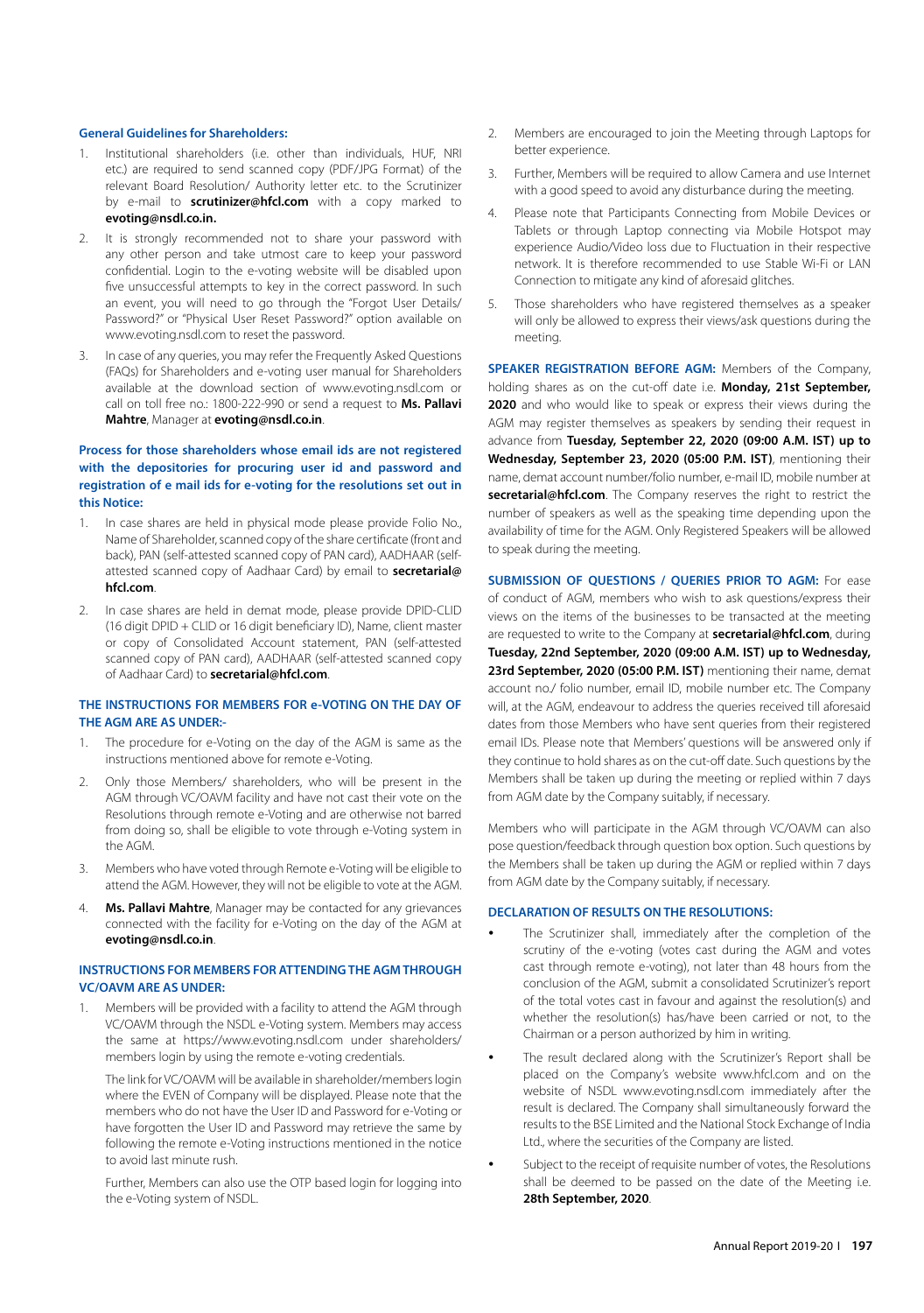# **Details of Directors proposed to be appointed and re-appointed, pursuant to Regulation 36(3) of Securities and Exchange Board of India (Listing Obligations and Disclosure Requirements) Regulations, 2015 and Secretarial Standard on General Meetings issued by the Institute of Company Secretaries of India:**

| <b>Name of the Director</b>                                                                     | Mr. Mahendra Pratap Shukla                                                                                                                                                                                                                                                                                                                                 | Mr. Bharat Pal Singh                                                                                                                                                                                                                                                                                                                                                                                                                                                         |  |
|-------------------------------------------------------------------------------------------------|------------------------------------------------------------------------------------------------------------------------------------------------------------------------------------------------------------------------------------------------------------------------------------------------------------------------------------------------------------|------------------------------------------------------------------------------------------------------------------------------------------------------------------------------------------------------------------------------------------------------------------------------------------------------------------------------------------------------------------------------------------------------------------------------------------------------------------------------|--|
| <b>DIN</b>                                                                                      | 00052977                                                                                                                                                                                                                                                                                                                                                   | 00739712                                                                                                                                                                                                                                                                                                                                                                                                                                                                     |  |
| Date of Birth                                                                                   | 18.06.1932                                                                                                                                                                                                                                                                                                                                                 | 13.01.1952                                                                                                                                                                                                                                                                                                                                                                                                                                                                   |  |
| Date of first appointment                                                                       | 14.06.2004                                                                                                                                                                                                                                                                                                                                                 | 21.01.2020                                                                                                                                                                                                                                                                                                                                                                                                                                                                   |  |
| Experience/ Expertise in Specific<br><b>Functional Areas</b>                                    | Mr. Mahendra Pratap Shukla has to his credit more<br>than 63 years of experience in the field of business<br>planning, implementation and telecommunication<br>services.<br>He is a fellow member of the Institution of<br>Electronics and Telecommunications Engineers and<br>is elected as the Council Member of the governing<br>body of the Institute. | Mr. Baharat Pal Singh had served as a former<br>Dy. Managing Director of IDBI Bank.<br>In 2010, Government of India appointed Mr. Singh as<br>Whole-time Director on the Board of IDBI Bank.<br>Mr. Singh brings with him a rich experience of more<br>than 30 years of handling a range of portfolios in<br>the banking sector. Apart from Board experience at<br>IDBI Bank, he was member of Boards of several large<br>companies/ corporations as a Nominee of IDBI Bank. |  |
|                                                                                                 |                                                                                                                                                                                                                                                                                                                                                            | Mr. Singh has served on expert committees set up<br>by the Government of India in the steel and cement<br>sectors.                                                                                                                                                                                                                                                                                                                                                           |  |
| Qualification(s)                                                                                | B.E. (Electricals)                                                                                                                                                                                                                                                                                                                                         | M.Sc. in Operational Research from Delhi<br>University;<br>Masters in Marketing Management from<br>Jamnalal Bajaj Institute of Management Studies,<br>Mumbai                                                                                                                                                                                                                                                                                                                 |  |
|                                                                                                 |                                                                                                                                                                                                                                                                                                                                                            | Certified Financial Planner                                                                                                                                                                                                                                                                                                                                                                                                                                                  |  |
| Directorship in other Companies                                                                 | HTL Limited, subsidiary company-                                                                                                                                                                                                                                                                                                                           | N.A.                                                                                                                                                                                                                                                                                                                                                                                                                                                                         |  |
|                                                                                                 | Non-Executive Director                                                                                                                                                                                                                                                                                                                                     |                                                                                                                                                                                                                                                                                                                                                                                                                                                                              |  |
| Chairmanship / Membership of                                                                    | <b>HFCL Limited:-</b>                                                                                                                                                                                                                                                                                                                                      | <b>HFCL Limited:-</b>                                                                                                                                                                                                                                                                                                                                                                                                                                                        |  |
| Committees                                                                                      | Stakeholders' Relationship Committee - Chairman                                                                                                                                                                                                                                                                                                            | Audit Committee - Chairman                                                                                                                                                                                                                                                                                                                                                                                                                                                   |  |
| (across all Public Cos. in Audit,<br>Stakeholders Relationship and<br>Nomination & Remuneration | Nomination, Remuneration & Compensation<br>Committee - Member                                                                                                                                                                                                                                                                                              | Nomination, Remuneration & Compensation<br>Committee - Member                                                                                                                                                                                                                                                                                                                                                                                                                |  |
| Committees)                                                                                     | <b>HTL Limited:-</b>                                                                                                                                                                                                                                                                                                                                       |                                                                                                                                                                                                                                                                                                                                                                                                                                                                              |  |
|                                                                                                 | Audit Committee - Chairman                                                                                                                                                                                                                                                                                                                                 |                                                                                                                                                                                                                                                                                                                                                                                                                                                                              |  |
|                                                                                                 | Nomination & Remuneration Committee - Member                                                                                                                                                                                                                                                                                                               |                                                                                                                                                                                                                                                                                                                                                                                                                                                                              |  |
| Shareholding in the Company                                                                     | <b>NIL</b>                                                                                                                                                                                                                                                                                                                                                 | <b>NIL</b>                                                                                                                                                                                                                                                                                                                                                                                                                                                                   |  |
| Relationship with other Directors and<br>KMPs of the Company                                    | N.A.                                                                                                                                                                                                                                                                                                                                                       | N.A.                                                                                                                                                                                                                                                                                                                                                                                                                                                                         |  |
| No. of Board Meetings held/                                                                     | 5/6                                                                                                                                                                                                                                                                                                                                                        | Nil                                                                                                                                                                                                                                                                                                                                                                                                                                                                          |  |
| attended                                                                                        |                                                                                                                                                                                                                                                                                                                                                            | (Appointed w.e.f. January 21, 2020 and no meeting<br>was convened thereafter till March 31, 2020.)                                                                                                                                                                                                                                                                                                                                                                           |  |
| Details of Remuneration sought to<br>be paid                                                    | Except, Sitting Fee for attending the Board and/or<br>Committee Meetings or Profit based Commission,<br>approved by the Shareholders and as may be<br>determined by the Board of Directors, no other<br>remuneration is payable.                                                                                                                           | Except, Sitting Fee for attending the Board and/or<br>Committee Meetings or Profit based Commission,<br>approved by the Shareholders and as may be<br>determined by the Board of Directors, no other<br>remuneration is payable.                                                                                                                                                                                                                                             |  |
| Last Remuneration drawn (per                                                                    | ₹ 5,40,000/-                                                                                                                                                                                                                                                                                                                                               | Nil                                                                                                                                                                                                                                                                                                                                                                                                                                                                          |  |
| annum)                                                                                          | (Towards Sitting fee for Board and its Committee<br>meetings for FY 2019-20.)                                                                                                                                                                                                                                                                              | (Appointed w.e.f. January 21, 2020 and no meeting<br>was convened thereafter till March 31, 2020.)                                                                                                                                                                                                                                                                                                                                                                           |  |

The Board of Directors recommends the re-appointment of Mr. Mahendra Pratap Shukla as a Director (Non-Executive), liable to retire by rotation and Mr. Bharat Pal Singh as an Independent Director of the Company, not liable to retire by rotation.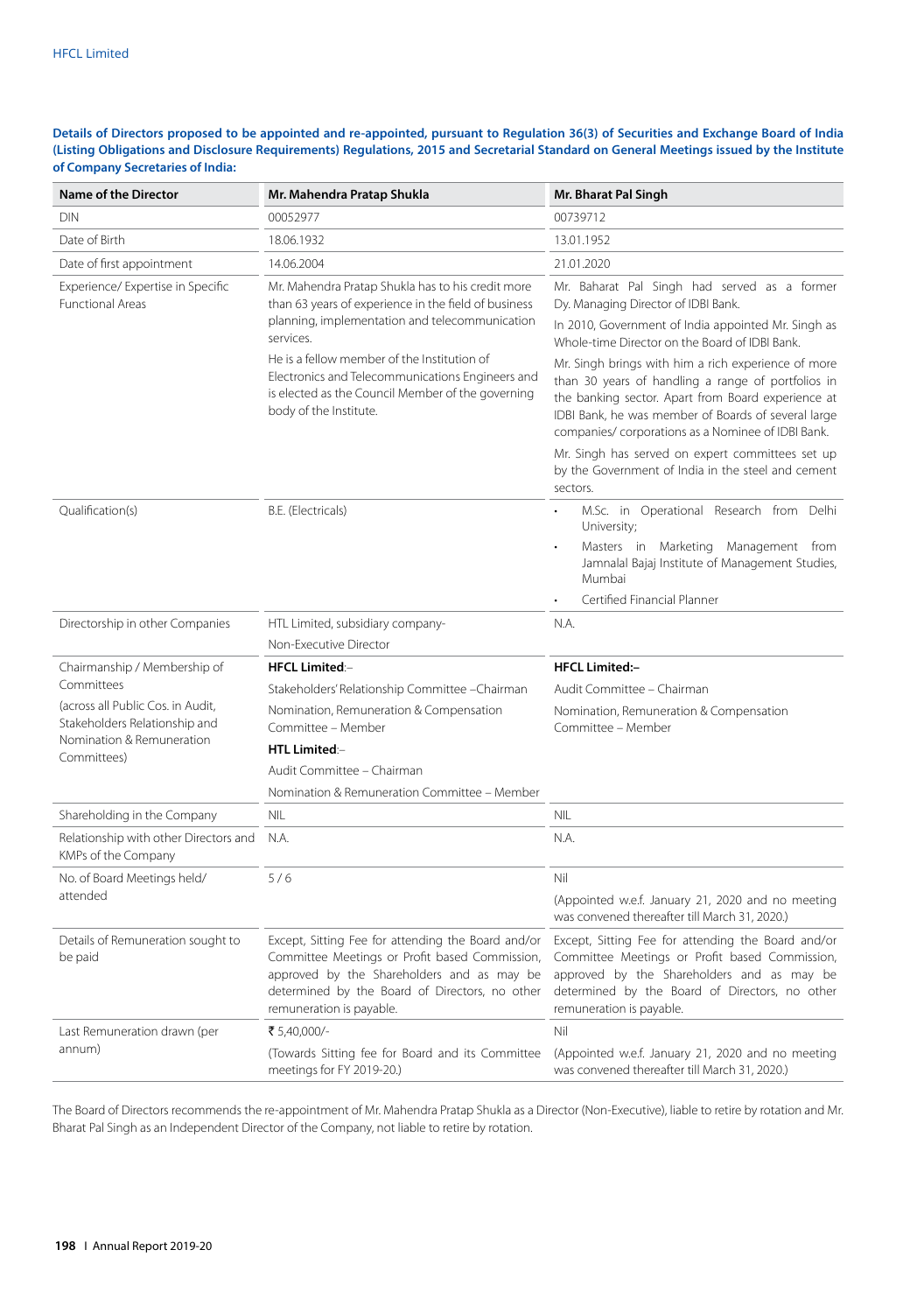# **STATEMENT PURSUANT TO SECTION 102(1) OF THE COMPANIES ACT, 2013 ("THE ACT")**

The following Statement given hereunder sets out all material facts relating to the Special Business/ Special Resolution mentioned in the accompanying Notice:

# **ITEM NO. 3**

The Board of Directors and the Shareholders of the Company at its meeting held on 14th June, 2004 and 25th August, 2004 respectively had appointed Mr. Mahendra Pratap Shukla as a Director of the Company designated as Non-Executive Chairman. As per the provisions of the Companies Act, 1956 and Clause 49 of the Listing Agreement entered into with Stock exchanges, Mr. Shukla continued to be an Independent Director of the Company from the period 2004 to 2014.

Subsequently, pursuant to the provisions of the Section 149 of the Companies Act, 2013 (**"the Act"**), coming into effect, he was appointed as an Independent Director w.e.f. 14th August, 2014 to 29th September, 2016 by the shareholders at their AGM held on 30th September, 2014 (**"First Term"**).

Further, as required under Section 149 of the Act and the SEBI (Listing Obligations and Disclosure Requirements) Regulations, 2015, Mr. Shukla was re-appointed as an Independent Director of the Company by the shareholders of the Company at their AGM held on 29th September, 2016 to hold office of Independent Director up to the 31st AGM to be held on 29th September, 2018. (**"Second term"**).

Mr. Shukla also completed his second term as an Independent Director on conclusion of ensuing 31st AGM held on 29th September, 2018 and ceased to be an Independent Director of the Company.

Subsequently, pursuant to the provisions of the Section 152 the Act, he was appointed as a Director (Non-Executive), liable to retire by rotation and designated as Chairman of the Company w.e.f. 29th September, 2018, by the shareholders at their AGM held on 29th September, 2018.

Mr. Mahendra Pratap Shukla aged about 88 years, had been the Chairman cum Managing Director of Telecommunications Consultants India Ltd. (TCIL) and the Chairman cum Managing Director of Mahanagar Telephone Nigam Ltd. (MTNL). He has to his credit more than 63 years of experience in the field of business planning, implementation and telecommunication services. He is a fellow member of the Institution of Electronics & Telecommunications Engineers and is elected as the council member of the governing body of the Institute. It was under his stewardship that MTNL was established as a public sector company by bringing new work culture and new work ethos. With his sheer business acumen and administrative capabilities, he brought the services of MTNL to the international level. As the CMD of TCIL, Mr. Shukla achieved the unique distinction of having organized the telecom consultancy work in foreign countries.

In the Performance Evaluation conducted for the financial year 2019-20, the performance of Mr. Shukla was evaluated satisfactory in the effective and efficient discharge of his roles and responsibilities as a Director and Chairman of the Company.

The Board and its various Committees have benefitted from his relevant specialization and expertise and it is desirable to avail his continued services as a Non-Executive Director and Chairman of the Company. Your Directors feel confident that given his background and experience and contributions made by him during his tenure, your Company will be immensely benefitted by his continuing association with the Board.

Mr. Mahendra Pratap Shukla is not dis-qualified from being re-appointed as a Director in terms of Section 164 of the Act.

Mr. Shukla doesn't hold any equity shares in the Company.

A brief profile of Mr. Mahendra Pratap Shukla to be appointed as a Director (Non-Executive) designated as Chairman of the Company is given under the heading *"Details of Directors retiring by rotation and proposed to be appointed and re-appointed, pursuant to Regulation 36(3) of the SEBI (Listing Obligations and Disclosure Requirements) Regulations, 2015 and Secretarial Standard 2 on General Meetings issued by the Institute of Company Secretaries of India"* elsewhere in the Notice.

This Statement may also be regarded as a disclosure under Regulation 36(3) of the Listing Regulations and SS-2 on General Meetings issued by the Institute of Company Secretaries of India.

Pursuant to the provisions of Section 152 of the Act, he retires by rotation at this AGM and being eligible, has offered himself for re-appointment. In terms of Section 102 of the Act, the re-appointment of a rotational director at the AGM is an Ordinary Business.

As per the provisions of the SEBI (Listing Obligations and Disclosure Requirements) (Amendment) Regulations, 2018 dated 9th May, 2018 which had come into force with effect from 1st April, 2019, no listed entity can continue the directorship of any person as a Non-Executive Director who has attained the age of 75 (seventy five) years unless a special resolution is passed to that effect.

In view of above, the Board of Directors, in its Meeting held on June 05, 2020, has approved the re-appointment of Mr. Shukla aged 88 years as a Director (Non-Executive), liable to retire by rotation and Chairman of the Company, and recommends the same for the approval by the Shareholders of the Company as a Special Resolution.

Mr. Shukla is interested in the resolution set out at Item No. 3 of the Notice with regard to his appointment. The relatives of Mr. Shukla may be deemed to be interested in the aforesaid resolution to the extent of their shareholding interest, if any, in the Company.

Save and except the above, none of the other Directors and Key Managerial Personnel of the Company and their relatives, is in anyway concerned or interested, financially or otherwise, in the resolution set out at Item No. 3 of the Notice.

## **ITEM NO. 4**

In terms of provisions of Section 149 of the Companies Act, 2013 (**"the**  Act") and Regulation 17 of the SEBI (Listing Obligations and Disclosure Requirements) Regulations, 2015, (**"SEBI Listing Regulations"**), the Company should have at least one third of total number of directors as Independent Directors, with at least one Independent Woman Director.

Mr. Ved Kumar Jain (DIN: 00485623), Non-Executive Independent Director had resigned as an Independent Director of the Company, w.e.f. December 26, 2019, consequent to which, one seat of Independent Director on the Board had become vacant to be filled.

Regulation 17 of the SEBI Listing Regulations inter-alia stipulates the conditions for the appointment of independent directors by a listed company.

The SEBI Listing Regulations also states that where the Chairman of the Board is Non-Executive Director, at least one third of the Board should comprise of Independent Director and in case the company does not have a regular Non-Executive Chairman, at least half of the Board should